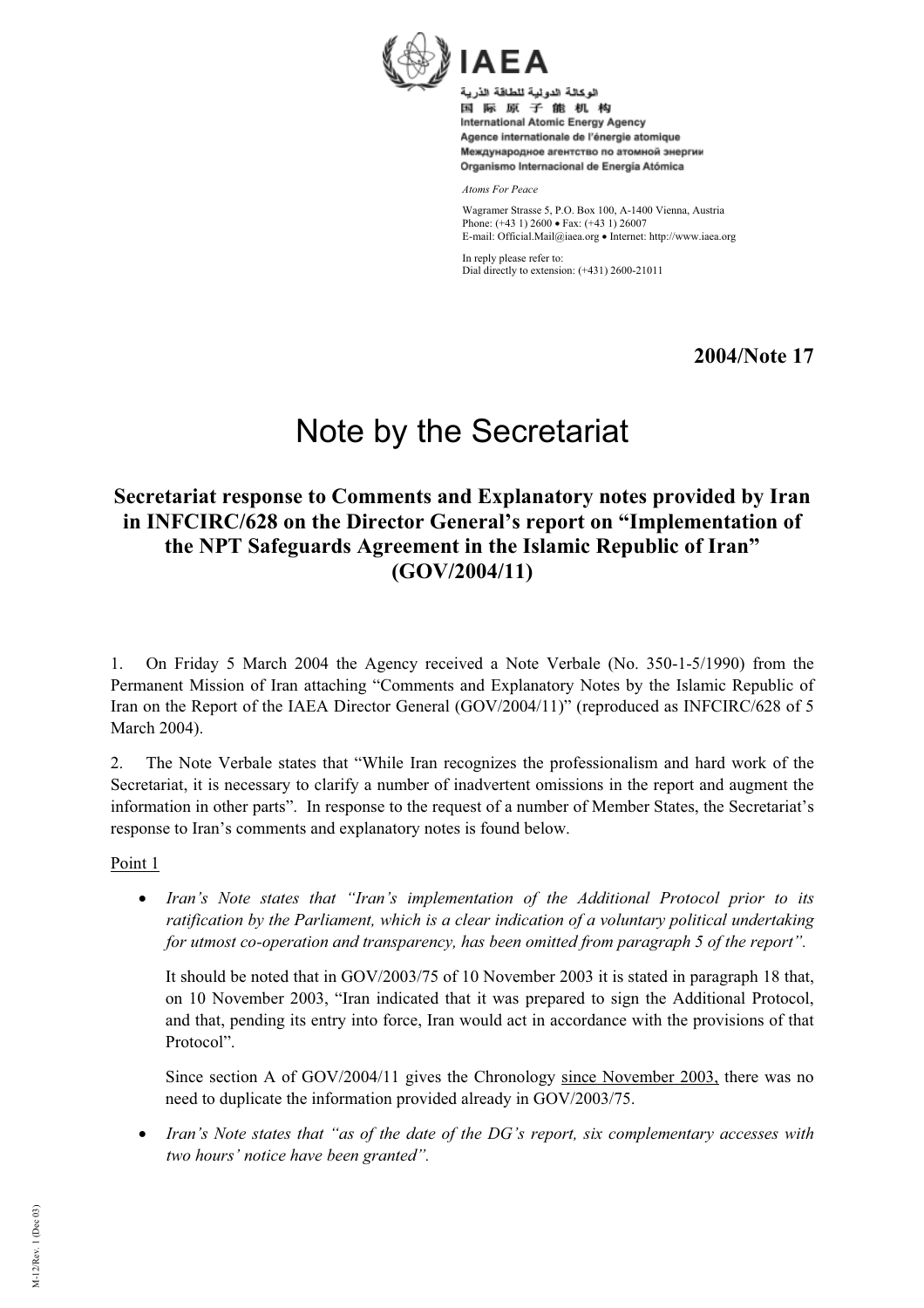The Agency implemented four complementary accesses (CA) under Article 4.b.(i) with at least 24 hours notice and two CAs under Article 4.b.(ii) with at least 2 hours notice.

x *Iran's Note states that "Although the request by the Agency for complementary access prior to the submission of declarations were not legally justified, complementary accesses were granted by Iran in the spirit of co-operation and confidence".* 

The Agency's requests for complementary access to four locations (TNRC, ENTC, Karaj and the Kalaye Electric Company workshop), were based on Iran's letter of 10 November 2003 to the Agency, which stated that Iran "will continue to co-operate with the Agency in accordance with the Additional Protocol".

Article 5.a.(i) of the Additional Protocol does in fact provide for access to "any place on a site". TNRC, ENTC and Karaj are all sites of nuclear facilities that have been declared to the Agency by Iran under its Safeguards Agreement and for which design information has been provided by Iran. The submission of the Article 2 declaration is therefore not a prerequisite for CA to those locations.

# Point 2

*Iran's Note states that the "destruction of the dismantled equipment…….is not duly reflected in paragraph 19 of the report".*

The Agency does not see anything of significance that is not reflected in paragraph 19.

#### Point 3

*Iran's Note states that the total amount of plutonium produced by Iran was estimated by the Agency as being 2 mg (referencing DDG-SG's briefing of 27 February 2004) and that the phrase "substantially higher" in paragraph 26 of the DG's report 'may be misleading".* 

Paragraph 26 of the report indicates that "Iran has estimated that the original amount of plutonium in the solution was approximately 200 µg" and that, "until sample results are available, the Agency cannot verify the accuracy of that estimate". It then adds that "based on Agency calculations, the amount of plutonium produced in 3kg of depleted uranium targets under the declared irradiation conditions should have been substantially higher. The reason for this discrepancy is not yet clear". As stated in the DG's report, this matter remains under discussion with Iran. (N.B. There was no mention by DDG-SG of 2 mg.).

#### Point 4

*Iran's Note states that the phrase contained in paragraph 37 of the Report, that "most of the workshops are owned by military industrial organisations" is not correct. It further states that 'as detailed in the documents submitted on 21 October 2003, three out of ten workshops have been involved in manufacturing centrifuge components belong to the Defense Industry".*

In addition to the information contained in Iran's 21 October 2003 report, more detailed information received from the AEOI on 8 December 2003 indicates that there were 13 workshops involved in the domestic production of centrifuge components. From the information provided, it appears that 7 of the workshops are located on Defense Industry sites.

# Point 5

*Iran's Note states that, in paragraph 38, the phrase "managed access" is incorrect "since, during the inspections, the Agency inspectors were granted full and unrestricted access".*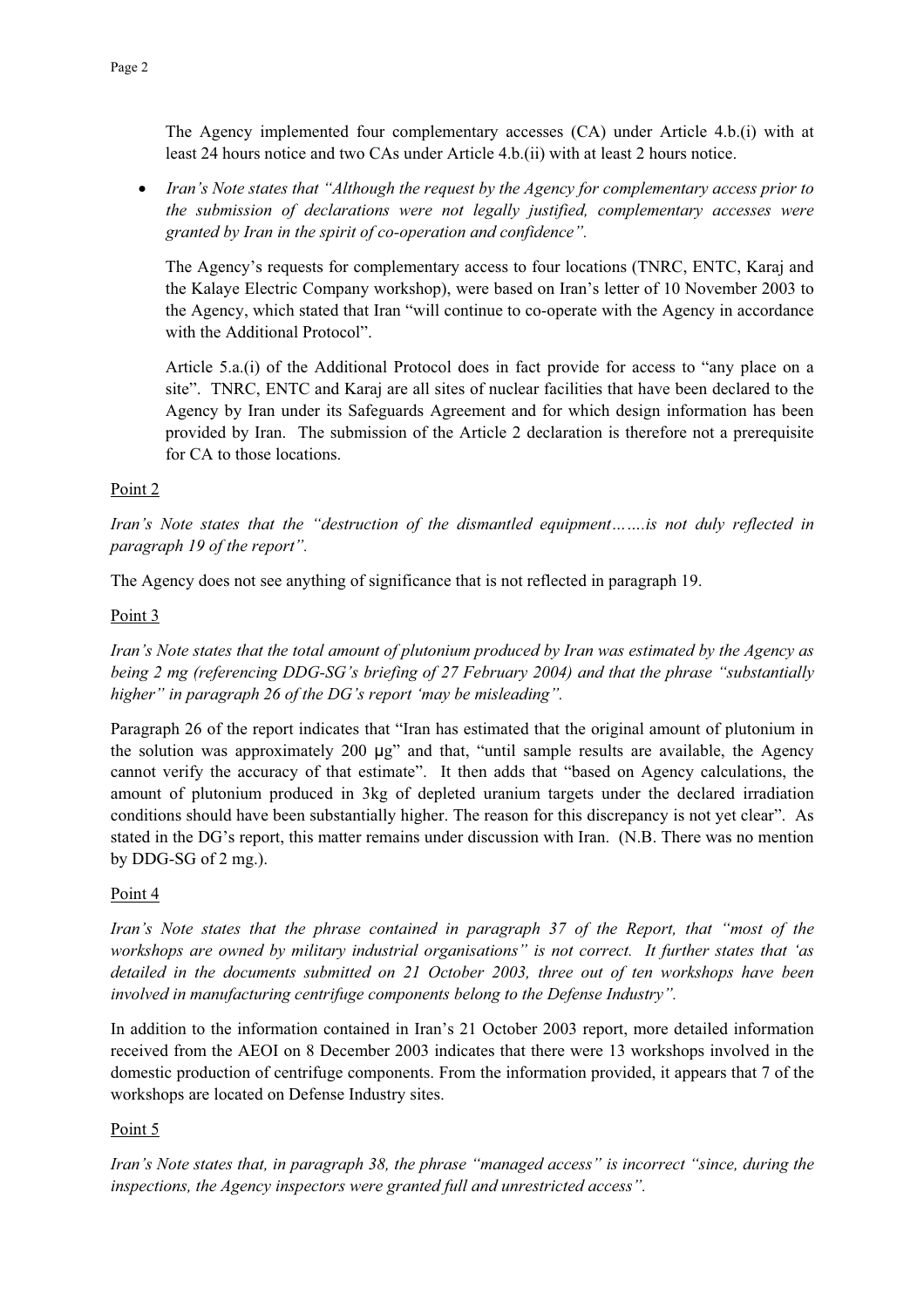The Agency was provided access to visit the locations referred to in paragraph 38 as an act of transparency and without reference to complementary access. The Agency's visit was "managed" in the sense that the inspectors were not permitted to take pictures with IAEA cameras or use their own electronic equipment. Paragraph 38 is simply a description of the factual situation and is not meant to imply criticism.

#### Point 6

*Iran's Note states that Iran's detailed explanation of environmental sample analyses has been submitted to the Agency on 16 February 2004.*

This explanation was delivered on 20 February 2004 and the information is currently being assessed by the Agency.

#### Point 7

*Iran's Note states that the phrase "revealed existence" in paragraph 41 is incorrect"*.

The Agency confirms that the "existence" of Farayand Technique and Pars Trash were known to the Agency since October 2003. What was "revealed" in January 2004 was that these companies were subsidiaries of the Kalaye Electric Company.

#### Point 8

*With reference to paragraph 57 of the DG's report, Iran's Note recalls the additional information Iran provided to the Agency regarding the reason for the lack of detailed final information on hot cells adjacent to the heavy water reactor.* 

The Secretariat does not find Iran's explanation contained in the Note Verbale adequate since the procurement order for the manipulators appears to specify the thickness of the hot cells walls.

#### Point 9

*Iran's Note discusses issues related to the source of contamination, indicating that the components that were sold to Iran had been previously used.* 

Iran's comments do not answer the questions raised in paragraphs 39 and 40 of GOV/2004/11. The issue of contamination therefore remains open.

#### Point 10

*Iran's Note discusses the issue of irradiation of bismuth metal samples to produce polonium-210.*

The document provided to the Agency by Iran suggests that investigation into Po-210 production was initiated around 1990 as a result of interest in exploring radioisotope thermoelectric generators (RTG) applications. It should be noted, however, that no contemporary (ca 1990) applications for Po-210 were provided by Iran as examples of their reason for pursuing the production of this isotope.

IAEA studies show that Po-210 had been largely abandoned in other countries as an active RTG source by the mid-1960s to mid-1970s. In addition, those few RTG applications that did involve Po-210 were mostly short-lived satellite/space vehicle applications, for which Iran does not seem to have had a need in 1990.

#### Point 11.b

*Re Iran's points regarding P-2 centrifuges and its statement that "the Agency was informed of the R&D project well in advance".*